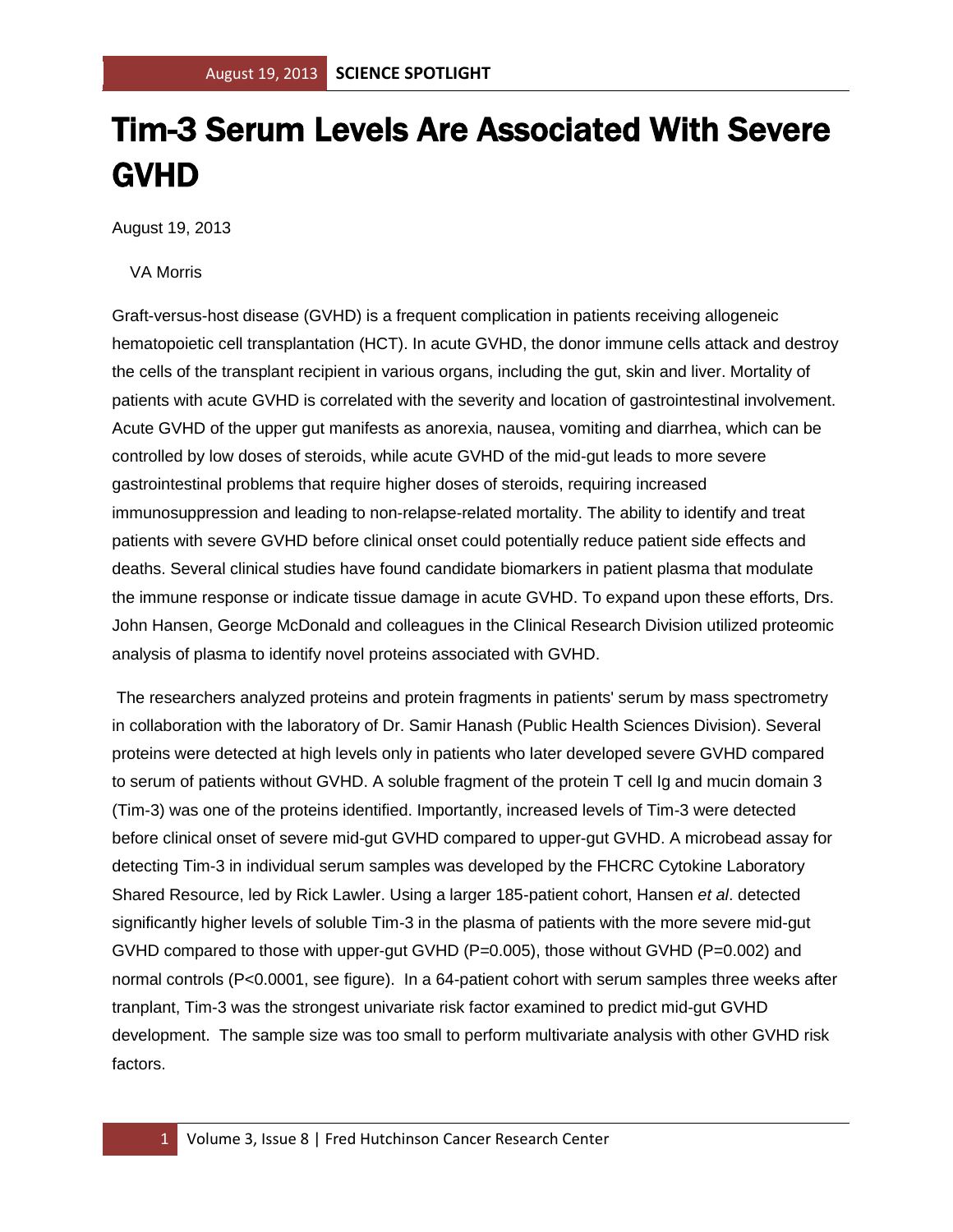The Tim-3 receptor regulates the immune response by suppressing the activation of T lymphocytes. Tim-3 is expressed on the cell surface of activated effector T cells and mediates its suppressive function by binding the ligand galectin-9. Tim-3 is also expressed on activated B cells, dendritic cells, and natural killer (NK) cells. The researchers detected a soluble form of Tim-3 in circulation that contained the extracellular domain of the receptor, but lacked the transmembrane and intracellular portions of the protein. In addition, cell-surface expression of Tim-3 was significantly increased in  $CD8+$  T lymphocytes from patients with more severe GVHD (P=0.01) as determined by flow cytometry.

While the mechanism for generating soluble Tim-3 is unknown, previous studies have shown that defective Tim-3 signaling exacerbates autoimmune reactivity. In a mouse model of GVHD, blocking the interaction of Tim-3 with its ligand galectin-9 resulted in a more severe GVHD reaction (Oikawa et al., 2006). Results from a different mouse model using soluble a Tim-3 fusion protein further suggest that soluble Tim-3 can inhibit the negative regulatory activity of Tim-3 on immune cells and inflammation, resulting in more severe GVHD (Veenstra et al., 2012). Conversely, reducing soluble Tim-3 levels in plasma could serve as a treatment to reduce severity of GVHD reactions by allowing normal function of Tim-3 in regulating the immune response.

"One key concept here is that measuring Tim-3 before a patient becomes sick with GVHD is a little like having a crystal ball -- to predict the future before it happens," according to Dr. McDonald. The goal is to develop a panel of biomarkers to treat patients for GVHD even before the disease appears. Current and future studies will examine how well serum levels of Tim-3 perform as a predictor of the onset of more severe GVHD, in comparison or in combination with twenty-two other putative biomarkers of GVHD previously reported in the literature. Dr. McDonald surmises that "because Tim-3 plays a role in immune regulation, the correlation of blood Tim-3 levels with more severe GVHD might lead to deeper insight into the cellular mechanisms of GVHD and possibly to novel therapies."

[Hansen JA, Hanash SM, Tabellini L, Baik C, Lawler RL, Grogan BM, Storer BE, Chin A, Johnson M,](http://www.ncbi.nlm.nih.gov/pubmed/23791624?otool=fhcrclib)  [Wong CH, Zhang Q, Martin PJ, McDonald GB.](http://www.ncbi.nlm.nih.gov/pubmed/23791624?otool=fhcrclib) 2013. A Novel Soluble Form of Tim-3 Associated with Severe Graft-versus-Host Disease. *Biology of Blood and Marrow Transplantation*. Epub ahead of print, doi: 10.1016/j.bbmt.2013.06.011.